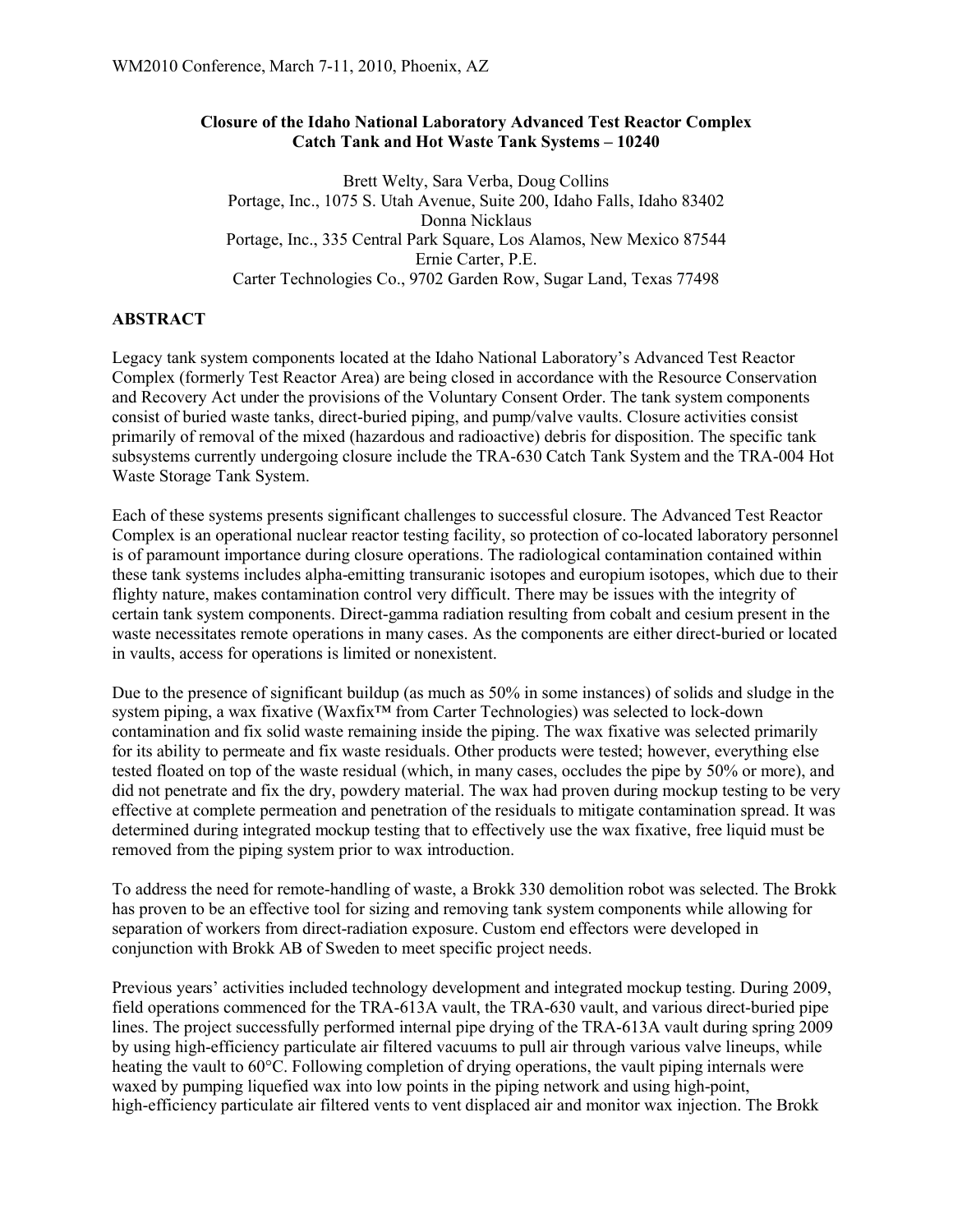330 with a shear end effector was used to size-reduce and package piping, valves, and pumps. The wax proved highly effective as a contamination control fixative. A direct-buried Duriron pipe (4" HDC-632) was successfully filled with Waxfix during summer 2009. The TRA-630 vault piping will be dried and waxed in December 2009.

## **INTRODUCTION**

Since the early 1950s, the U.S. Department of Energy has operated three test reactors at the Advanced Test Reactor (ATR) Complex (formerly the Test Reactor Area [TRA]) at the Idaho National Laboratory  $(INL)$ .

The Materials Test Reactor (MTR) was the first reactor constructed with the purpose of producing neutrons for use in various experimental programs, testing reactor components, and studying radiation damage to materials. Completed in 1952, MTR was "the first reactor to be built solely for testing materials to be used in other reactors" [1]. In the 1950s, the usefulness of the MTR was demonstrated and a demand arose for more testing facilities with higher neutron fluxes and space for larger samples. To meet this demand, the Engineering Test Reactor (ETR) was constructed, and in 1957, construction was completed [2]. The ATR was designed and built in the 1960s. The ATR first went critical in 1967 and began full-power operations in 1969. For 40 years, the ATR has provided an overall capability for irradiation testing of nuclear fuels and materials that is unmatched in the world.

The three reactors were built with common infrastructure that included the radioactive wastewater management systems. Since the shutdown of the MTR and the ETR, the ATR wastewater management systems have been systematically isolated from the legacy wastewater management infrastructure that historically supported all three reactors. The isolated, legacy radioactive wastewater management systems are being removed and disposed of as part of the Voluntary Consent Order (VCO) Project work for the Idaho Cleanup Project at the INL.

#### **REGULATORY AND OPERATIONAL BACKGROUND**

The legacy radioactive wastewater systems at the ATR Complex are being addressed under the VCO [3], which implements certain tank system closure activities being conducted at the INL under the Resource Conservation and Recovery Act (RCRA) [4]. The VCO required system identification submittals to the State of Idaho Department of Environmental Quality, followed by characterization documentation, to determine if closure under RCRA was required. Two subsystems, which comprise the balance of the ATR Complex legacy wastewater systems, are currently undergoing closure and remediation: (1) the TRA-630 Catch Tank System (CTS) and (2) the TRA-004 Hot Waste Storage Tank System.

#### **TRA-630 Catch Tank System**

The TRA-630 CTS was constructed and operated as MTR's primary radioactive liquid waste collection system. The system is comprised of four 5,678-L storage tanks (known as the catch tanks) located in a belowgrade tank vault, a pump vault, and a myriad of underground direct-buried piping. The tank system was used to collect radioactive wastewater from a variety of MTR sources, including reactor in-pile tube coolant, reactor primary coolant, hot cells, and radiochemistry laboratories. Discharge from the catch tanks was through one of three lines, depending on whether the contents were classified as hot or warm waste. Hot waste was discharged to the TRA-004 Hot Waste Storage Tank System; warm waste was discharged to downstream warm waste management facilities.

In February 2007, field activities associated with the first phase of the TRA-630 CTS closure were completed. This phase included closure of tanks TRA-730-1, -2, -3, and -4; the TRA 730 tank vault; and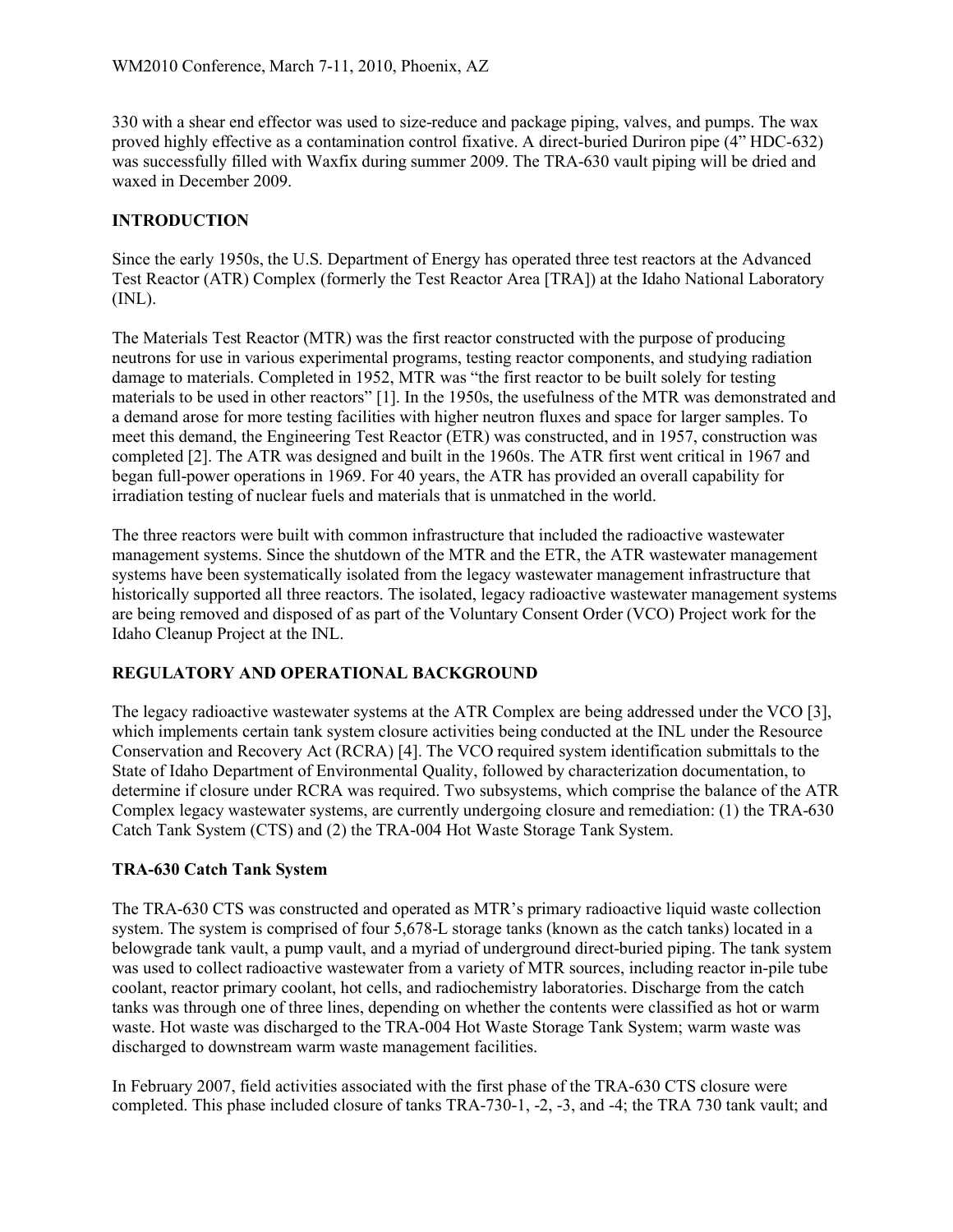associated piping. The components were closed to closure performance standards for hazardous constituents specified in the TRA-630 CTS closure plan [5]. The scope of work currently being addressed includes removal and disposition of the TRA-630 pump vault and associated direct-buried piping.

The TRA-630 pump vault was constructed in 1951–1952 as part of the original CTS. The internal dimensions of the pump vault are approximately  $6 \times 5$  m, with a height of 2 m. The walls are high-density concrete and vary from 25 to 30 cm thick [6, 7]. The vault houses the pumps and valves used to transfer waste into and out of the four catch tanks. The direct-buried piping that is most problematic includes gravity-drain lines from radiochemistry laboratories and hot cells.

The radiochemistry laboratory drain line (4" HDC-604-B) was constructed in the early 1950s and used between 1952 and 1986. The approximately 20-m-long pipe line is made of Duriron, a brittle, highly corrosion-resistant, and durable cast alloy. Located below grade in the courtyard south of TRA-604 and east of TRA-661, the approximately 20-m-long 4" HDC-604-B pipe line was designed and installed to transfer radioactive wastewater from the individual laboratory drains in TRA-604 and TRA-661 to the inlet headers for TRA-730-3 and -4. In 1986, the line was cut and capped at the upstream end of the line in the south side of the MTR Wing (TRA-604) basement and is now out of service. The line remains connected to the inlet headers of tanks TRA-730-3 and -4 [8]. The line does not have secondary containment.

The 55-m-long hot cell drain line (4" HDC-632) was constructed in 1952 and is made of 10-cm Duriron. The line is located on the north side of the TRA-632 building and connects to the 4" HDC-604-B line at a mechanical joint, which was installed at the connection of the two lines. On the south end of the line, 4" HDC-632 is connected to the TRA-632 hot floor drain piping network. A portion of the line was located beneath the southeast quadrant of the Alpha Wing Extension (TRA-661E) [8], which has been removed. The line does not have secondary containment.

#### **TRA-004 Hot Waste Storage Tank System**

The TRA-004 Hot Waste Storage Tank System collected and stored hot (radioactive) waste from numerous sources within the ATR Complex facility, including the aforementioned CTS. The hot waste management system, operational in 1952, consists of three hot waste storage tanks, two pump vaults (TRA-613-A and TRA-613-B) located adjacent to the hot waste storage tanks, and the associated ancillary equipment and piping. One of the tanks is 34,069-L, glass-lined carbon steel while two of the tanks are 34,069-L stainless steel. All three tanks are direct-buried. The two pump vaults are each somewhat smaller than the TRA-630 vault, measuring on average  $3 \times 4$  m and 2 m in height. Problematic piping included in the TRA-004 tank system includes multiple pipe runs of approximately 198 m consisting of stainless steel direct-buried piping.

#### **TECHNICAL ISSUES AND RESOLUTIONS**

The regulatory documentation primarily requires removal of tank system components and disposition. The project faced a variety of technical challenges when planning removal of the tanks, vaults, piping, and associated equipment.

#### **Characterization**

Adequate characterization information is essential for successful planning of tank system component retrieval. A variety of methods were used in completing characterization of the components. Direct-buried tank characterization was completed by augering down to the top of the tank and through the tank. Temporary risers were installed that allowed insertion of sampling tools, video cameras, and small robots.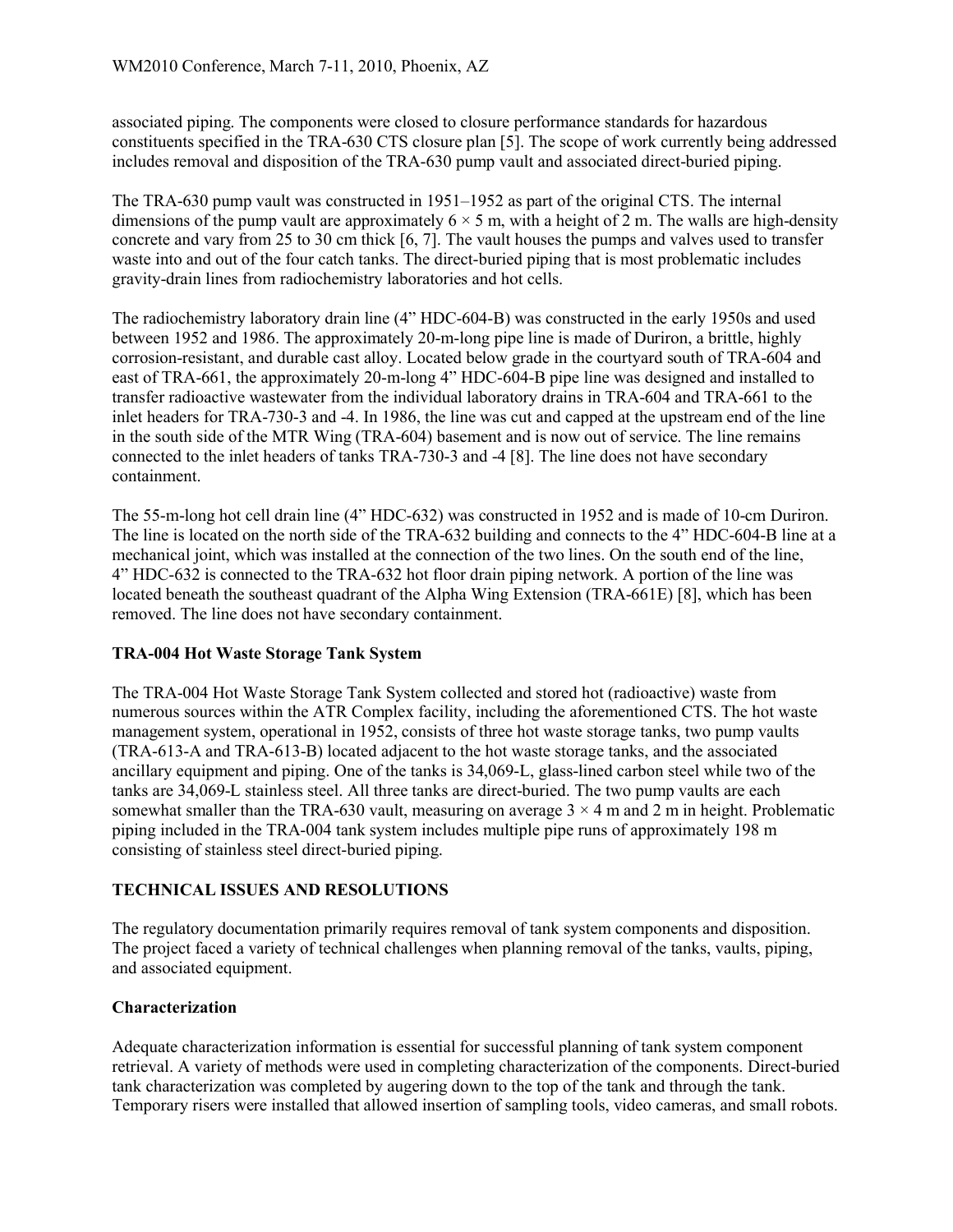WM2010 Conference, March 7-11, 2010, Phoenix, AZ<br>Although the vaults are designed for manned entry, high-beta/gamma radiation fields preclude long stay-times. Entries were made into each of the vaults to collect survey information.

Pipe lines proved to be the most challenging to characterize. Internal radiation measurements were collected by accessing the piping at periodic intervals (which many times required excavation) and pushing a rate meter (AMP-100 or similar) into the piping using a push rod. In other cases, pipes were characterized by inserting thermoluminescent detectors (finger rings) into the pipe for a set period of time and then counting the detectors. Video of piping was also completed, using both wheeled robots and push rods. An example of the piping challenges faced by the project can be seen from a resultant video capture as presented in Figure 1. ation fields preclude long<br>prmation.<br>tion measurements were<br>required excavation) and<br>d. In other cases, pipes were<br>the pipe for a set period of time<br>g both wheeled robots and push



Fig. 1. Hot Cell #1 Drain Header during April 1, 1998, Video Inspection.

#### **Contamination Control**

Piping within the vaults and outside the vaults buried in soil contains significant hold-up or residue as can be seen in Figure 1. Sampling and radiological analyses of these residuals indicates the presence of significant quantities of gamma- and alpha-emitting isotopes. A typical sample result is presented in Table I.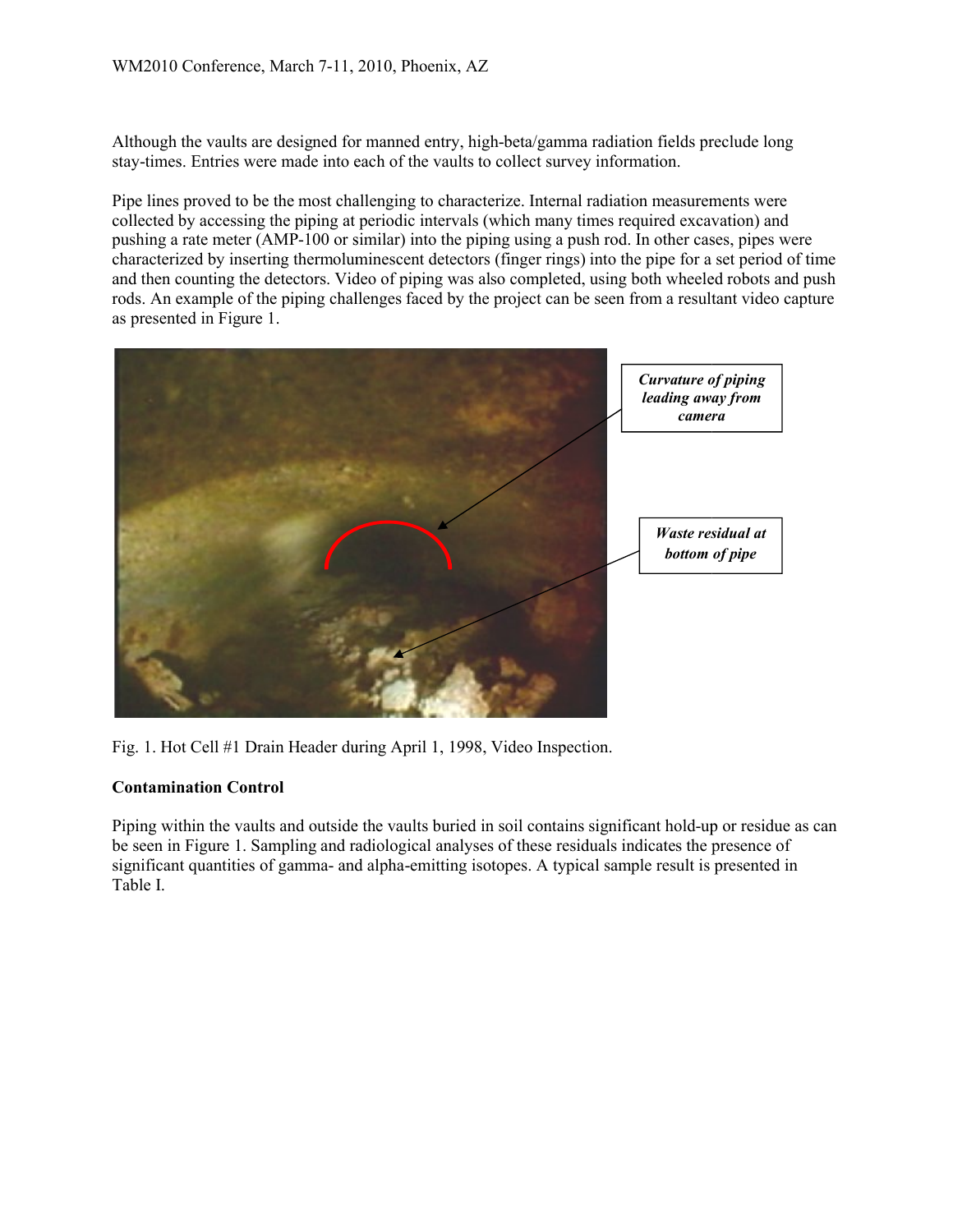| Isotope  | <b>Analytical Result</b><br>(Bq/g) |
|----------|------------------------------------|
| $Co-60$  | $1.62E + 5$                        |
| $Cs-137$ | $5.03E + 5$                        |
| $Eu-152$ | $9.58E + 4$                        |
| Eu-154   | $9.58E + 4$                        |
| Eu-155   | $1.74E + 4$                        |

Table I. Gamma-Emitting Isotopic Results for Sample Collected from 4" HDC-632 Cleanout.

The presence of europium, in particular, is of great concern due to the fact that it is very easily dispersed. Contamination control measures are of particular concern at the ATR Complex given the presence of co-located workers and facilities that are not directly involved in remediation/closure of the tank system components. Continuously occupied buildings are located within 30 m of some pipe removal operations.

While contamination external to piping and components is relatively easily addressed using traditional paints or lock-down materials, determining an effective internal fixative for piping proved to be problematic. The project attempted mockups with a variety of materials and solicited input from a variety of vendors in attempting to identify an appropriate fixative. Various formulations tested included grout, foam, and pourable epoxies or urethanes. In every instance, the fixative did not penetrate or permeate the waste residual, but rather floated over the top of the waste residual. When these pipes were cut, loose material could be freely disbursed, making these ineffective fixatives. In instances in which the pipe is 50% or greater full of dry powdery waste residual, these materials did not prove to be effective fixatives for contamination control.

The VCO Project evaluated Carter Technologies' molten wax product, Waxfix™. This molten wax can permeate soil, rock, and other material to render the material waterproof and non-dusty. The evaluation included jar tests; a transparent model test (small-scale mockup using 3 m of 8-cm inside-diameter borosilicate glass tube with a 90-degree-long radius upward sweep on each end); a limited-scale mockup (one 2-m-long, 10-cm Duriron pipe with 90-degree bends on each end); and one full-scale mockup (loop of six Duriron pipe segments, two half segments, and six bends). Six types of surrogate materials were used in the full-scale mock-up: (1) bentonite powder with a concrete cap; (2) dry lime with a sodium silicate hard cap; (3) dry mixture of cement, sulfur, plaster, and flyash with a sodium silicate hard cap; (4) dry cement with a sodium silicate hard cap; (5) dry cement, bentonite, and slag with a sodium silicate hard cap; and (6) high-strength concrete made with sand cement bentonite grout. The molten wax permeated all of the surrogate materials in each of the pipes, except for a portion near the end of the pipe that contained the high-strength concrete surrogate. The blue dye in the wax penetrated only a short distance compared to the base wax, which is transparent. This testing indicated that molten wax would be effective for stabilizing the waste inside the piping [9]. The project selected the wax fixative as an appropriate technology for integrated testing (see Figure 2).

The selection of wax as the appropriate fixative brings with it a new set of operational challenges. The wax permeates through the smallest of leaks and sometimes seeps through gaskets in the piping system. In some cases, it is necessary to place a sealant on the outside of flange seals.

Even though the wax is somewhat miscible with water, it is still lighter than water and will separate and float on standing water. Mockup testing indicated that the presence of liquid water within the piping prior to waxing could block the wax and render it ineffective as a permeating fixative. The lower-density wax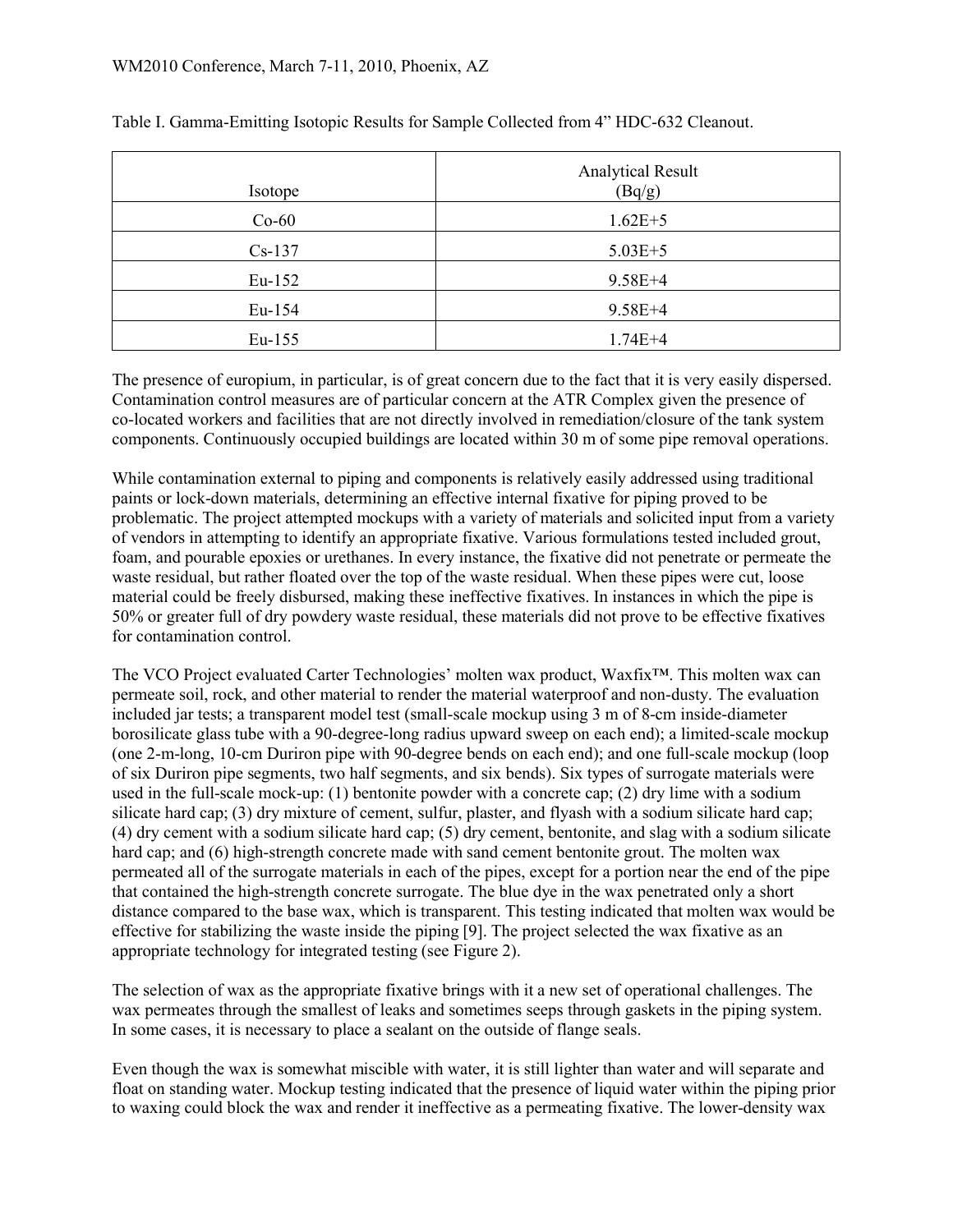could simply float over the wet area and not penetrate. Thus, the piping is preferably dried prior to wax insertion. Furthermore, the wax must be kept in a molten state as it is pumped into the piping to ensure all piping fills with wax. The wax can only permeate materials while it is molten, so preheating the pipe helps to keep the wax in a molten state long enough to fully permeate the waste.



Fig. 2. Waxfix Penetrated through the Dry Cement to Fix the Bottom Layer of Dusting Sulfur.

#### **Direct Radiation**

Due to the presence of europium, cesium, and cobalt isotopes, direct-gamma and -beta radiation dose rates result in the need for remote operations in some cases. On August 8, 2005, dose rates were measured on the drain line section exterior in the TRA-632 drain line pipe pit inside the north man door to TRA-632. Several layers of lead brick shielded the drain line in the pipe pit. An unshielded on-contact dose rate on the exterior of the drain line measured 75 mGy/hr. On November 7, 2005, dose rate measurements from inside the entire primary length of the Hot Cell #1 drain line outside the cell were attempted. However, the measurement telemetry became stuck in the piping after being lowered approximately 1 m and traversing horizontally about 3 m. The highest dose rate of 2.2 Gy/hr was measured at the 3-m (approximately) point. Potholes dug to access piping associated with the system have yielded external dose rates as high as 120 mGy/hr on contact.

Beta/gamma general body field radiation levels in the TRA-630 pump vault range from 1.5 to 25 mGy/hr, with an average dose rate of about 2.5 mGy/hr. The TRA-613B vault general body field ranges from 1.1 to 11.5 mGy/hr, with an average of about 3.0 mGy/hr. The TRA-613A vault is the most innocuous of the three vaults, with general body fields averaging about 100 µGy/hr.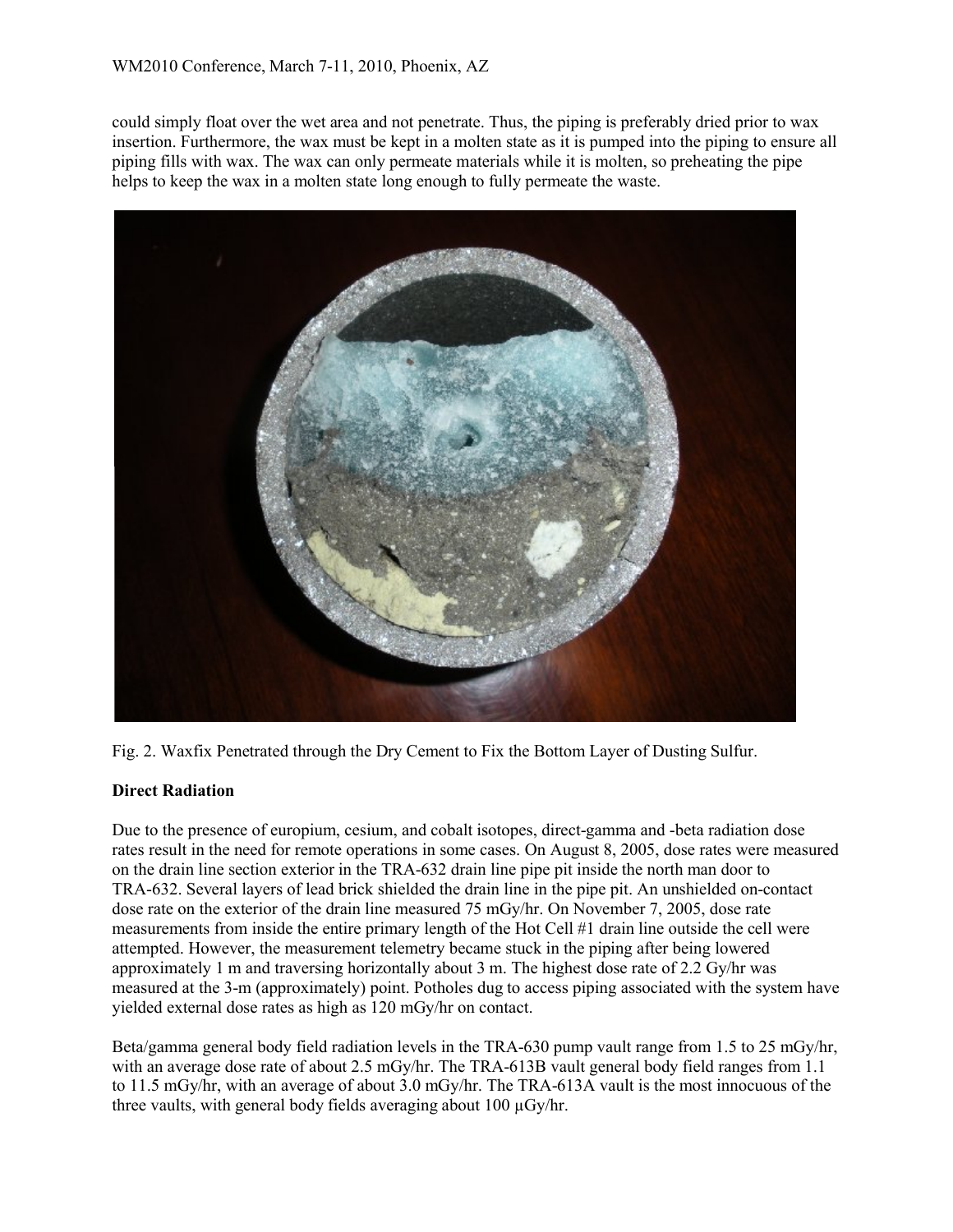Many of the tank system components contain radionuclides at levels that may require closure operations to be performed remotely. Compounding this complexity is the need to stabilize the waste within the piping before cutting to maintain contamination control. The VCO Project researched technologies for removing both stainless steel and Duriron piping remotely. Although the focus of these investigations was Duriron piping, the remote-handling technologies will be used with other transuranic-contaminated components, as appropriate, to ensure that radiation dose is maintained as low as reasonably achievable.

The VCO Project investigated remote-demolition tools manufactured by Brokk AB of Sweden. For closing the transuranic-contaminated CTS components, the remote-demolition tools must have the capability to cut Duriron as well as stainless steel pipe, lift cut pipe into waste drums, demolish concrete poured around pipe joints, and demolish concrete walls. The VCO Project evaluated several Brokk remote-demolition tools using the Brokk 330 platform. These tools included a hydraulic shear, grapple, hydraulic bandsaw, rotary saw, drum handler, concrete crusher, and concrete scabbler. Also tested was a chain snap cutter that Brokk engineers developed specifically to cut Duriron piping. All of the testing indicated that the Brokk 330 and associated tools meet the needs of the closure operations. The VCO Project provided Duriron piping filled with a urethane fixative, an agent considered for stabilizing waste inside piping, for testing. Tests showed the chain snap cutter to be very effective for cutting Duriron piping; however, the tests also revealed that the urethane fixative did not crush or shear easily, so the fixative would not be appropriate for the piping. Operators also tested the machine's operational boundaries by tipping the machine, balancing the machine on front skids, and operating the machine on rough terrain. The VCO Project has determined that the Brokk 330 is appropriate for the clean closure of the transuranic-contaminated CTS.

#### **MOCKUP TESTING**

An integrated mockup was performed to validate the selection of the individual methodologies/technologies selected. The integrated mockup was further designed to test the selected technologies together to make sure the project plan was appropriate and protective of workers and the public. The integrated mockup was performed in accordance with the integrated mockup plan [10]. The integrated mockup exercise was also used to train operators and gain experience prior to hot deployment. The integrated mockup was successfully conducted at the Mike Mansfield Technology Center operated by MSE in Butte, Montana.

A concrete structure of similar dimensions to the CTS pump vault was utilized at MSE for the vault mockup. This structure had three 1.5-m-high concrete walls. The walls were extended to 2 m to support a flat wood frame and sheathing roof to replicate the 2-m-high ceiling of the CTS pump vault. A piping configuration was installed in the concrete structure with one piping section filled with Waxfix.

The trench mockup was located in an undisturbed field at MSE, where a 9-m-long trench was dug, 1.5 m wide and 1 m deep to replicate the CTS buried piping configuration. Cast iron and Duriron piping were placed in the trench. Waxfix-filled Duriron piping was also installed in the trench. Some piping contained concrete around joints, similar to conditions at the CTS.

The Brokk 330 was deployed to MSE in Butte, Montana, for use in the mockup. Operators ran exercises to cut and remove piping from both the vault mockup and the trench. The mockup testing revealed several lessons learned. It was discovered that the shear attachment was the most useful tool in that it allowed both sizing of the piping in the vault mockup but could also be used to grasp and remove debris for placement into waste containers. The portable bandsaw attachment proved to be inadequate for use at the end of the arm. The remote snap cutter worked very well in sizing brittle Duriron piping. Finally, it was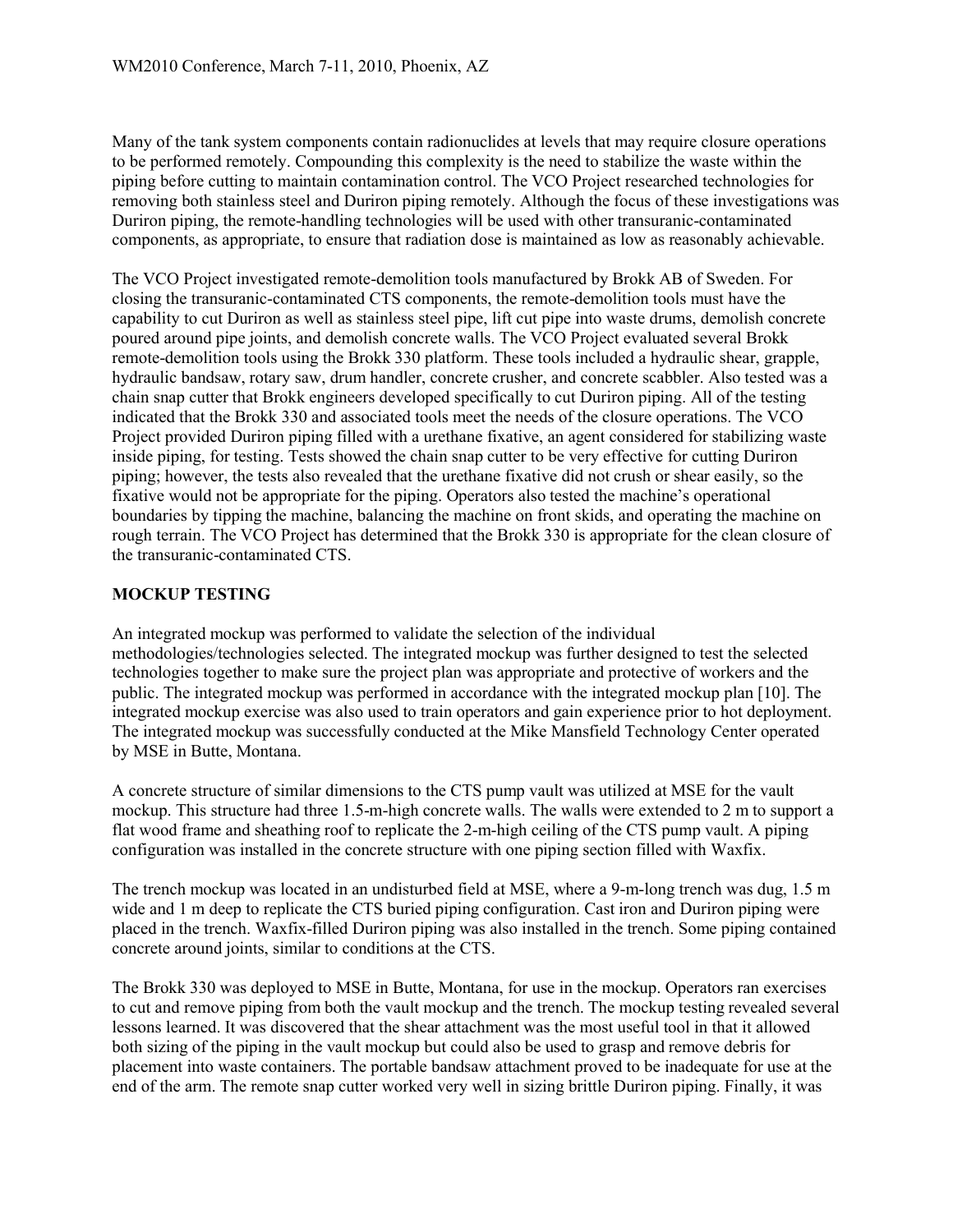discovered that working through a wall in the vault mockup was difficult operationally, which led to a change to removing the roof for hot deployment.

#### **TRA-613A VAULT DEPLOYMENT**

The lessons learned from technology development and integrated mockup testing were moved to hot operations beginning with the TRA-613A vault. Roadbase was moved into the area and graded to bring the surrounding terrain up to the level of the top of the vault roof. A 24-m-wide  $\times$  35-m-long weather enclosure was erected over the area of both TRA-613 vaults.

Standpipes were placed on piping inlets and outlets based on an engineered plan for vault drying and waxing. To facilitate liquid removal and pipe drying, the vault was heated to heat the piping components and liquid to a temperature around 60°C to vaporize any liquids present in the piping. After the vault was sufficiently heated, a vacuum created by a high-efficiency particulate air filtered vacuum system was used to draw any moisture out of the piping into a waste container. Moisture indicators near the outlet were used to monitor the liquid levels in the air exiting the pipe. Step-by-step procedures and drawings [11] were prepared to detail the valve alignment and equipment setup to ensure as much liquid as possible would be removed from the piping. Three-dimensional drawings were also used to account for any low points. These procedures were used in the field to accomplish safe and effective liquid removal.

Prior to fixative insertion, the vault was heated to a temperature of around 60°C to heat the piping components, and the Waxfix was heated to a temperature of  $82-93^{\circ}$ C to assist in the proper flow and penetration of the fixative. Thus, Waxfix flowed through the piping as a liquid. A hand pump was then used to pump the Waxfix through the lower-elevation piping to upper elevations until the fixative was present at all outlet standpipes. Total elevation change from low-point insertion locations to high-point vents was approximately 3 m. Once waxing operations commenced, the insertion process took less than 2 hours. To ensure enough wax was present to completely fill all piping, four 208-L drums were heated and prepared for use. All outlets and the vent location were fitted with high-efficiency particulate air filters and standpipes above ground to monitor the outlets for fixative. The outlets and vent location were left open to allow the air in the pipes to escape as the Waxfix filled the pipes until it was evident that the fixative reached all piping necessary. Vault heaters were shut off once Waxfix was present at all outlet standpipes. As the Waxfix cooled, it solidified to its final wax consistency prior to pipe removal. Step-by-step procedures and drawings [12] were prepared to detail the points of insertion, required vent locations, and equipment setup associated with inserting the Waxfix, and to ensure that Waxfix would fill all necessary piping. These procedures were used in the field to ensure the wax fixative was inserted to the extent practical. Figure 3 provides an example of one intermediate wax insertion step for the TRA-613A vault. This figure shows the anticipated flow of fixative through the piping based on elevation differences and pipe location. Green indicates components currently receiving fixative; blue indicates components in which fixative has already been inserted; and brown indicates components that have not yet received fixative.

During waxing operations, remote-video cameras were placed in-vault to monitor for wax leakage. Due to the exceptional permeating ability of the wax, it was expected that flanges with missing or badly damaged gaskets would leak. The remote-video cameras did indeed show leakage from several damaged gaskets. In two instances, the leakage was bad enough that it would have prevented filling the pipe network had it continued. As a result, several valves were closed isolating the leaking section of lines, resulting in a small portion of the piping network that remained being un-waxed.

A key lesson learned from integrated mockup testing was the difficulties associated with operation of the Brokk 330 through the sidewall of the vault. Due to the challenges of the low ceiling when operating through a demolished wall, it was decided to cut off the roof of the vaults.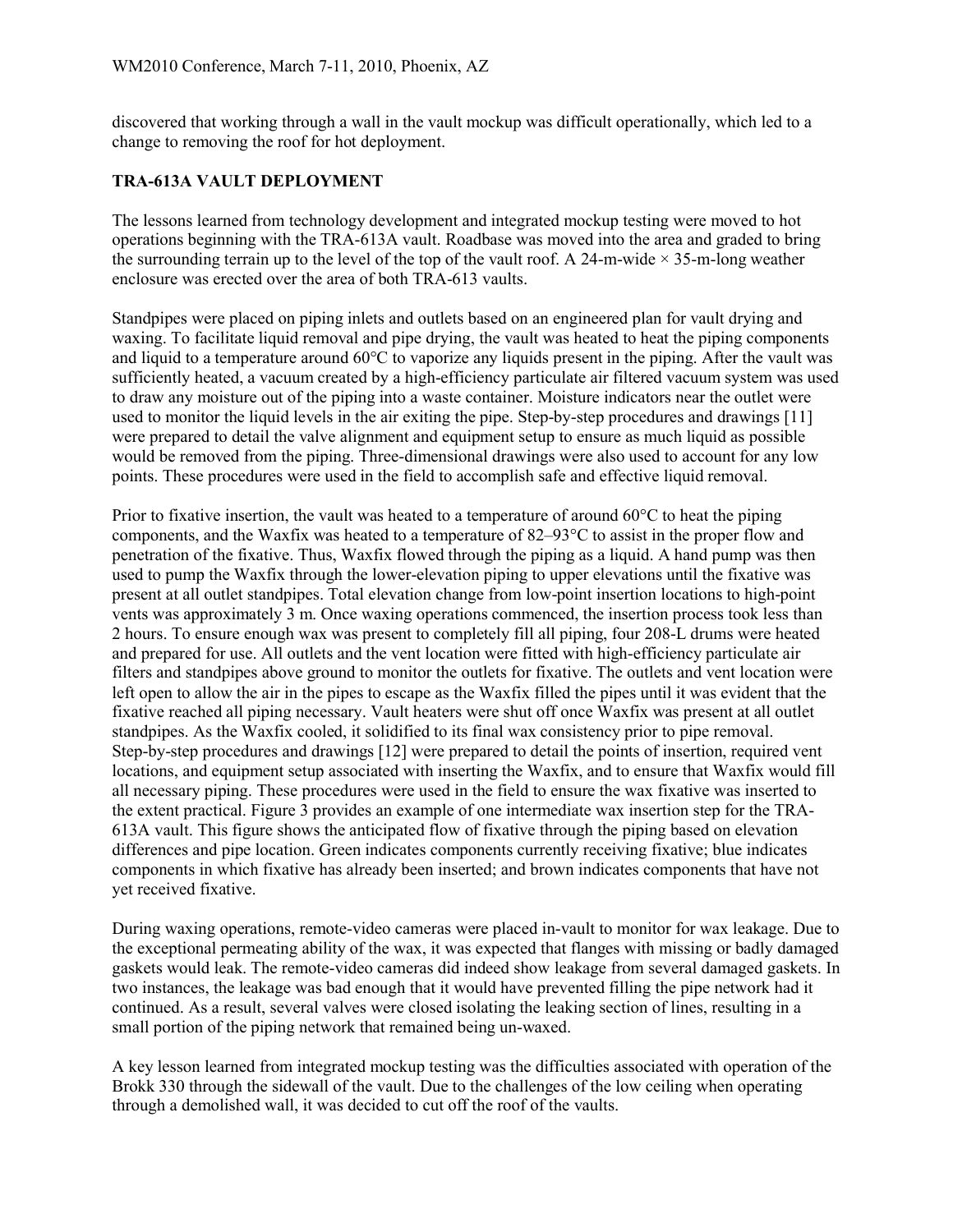Once the roof was removed, a radiological containment  $12 \times 12 \times 4$  m was erected. The Brokk 330 with a shear attachment was moved into the radiological containment. The operator position was established on a scissor lift so that the platform could be elevated to allow the operator to see not only the video screens, but also the tool within the vault. Three remote-video cameras were placed within the containment to allow perspective views of the shear in relation to vault piping and obstructions. Once operations were initiated, the vault piping removal was accomplished in a single day of operations.

The wax coupled with 3M Firedam external fixative proved to be very effective contamination control. Smearable contamination within the vault prior to fixative application was as high as 300  $\mu$ Gy/hr [13]. Smearable beta/gamma contamination on jaws of the shear after completion of piping removal averaged  $37 Bq/100 \text{ cm}^2$ . Smearable beta/gamma contamination within the enclosure following pipe removal averaged 65 Bq/100 cm<sup>2</sup> [14]. Brokk operations are illustrated in Figure 4.



Fig. 3. Isometric View of Vault during Waxing.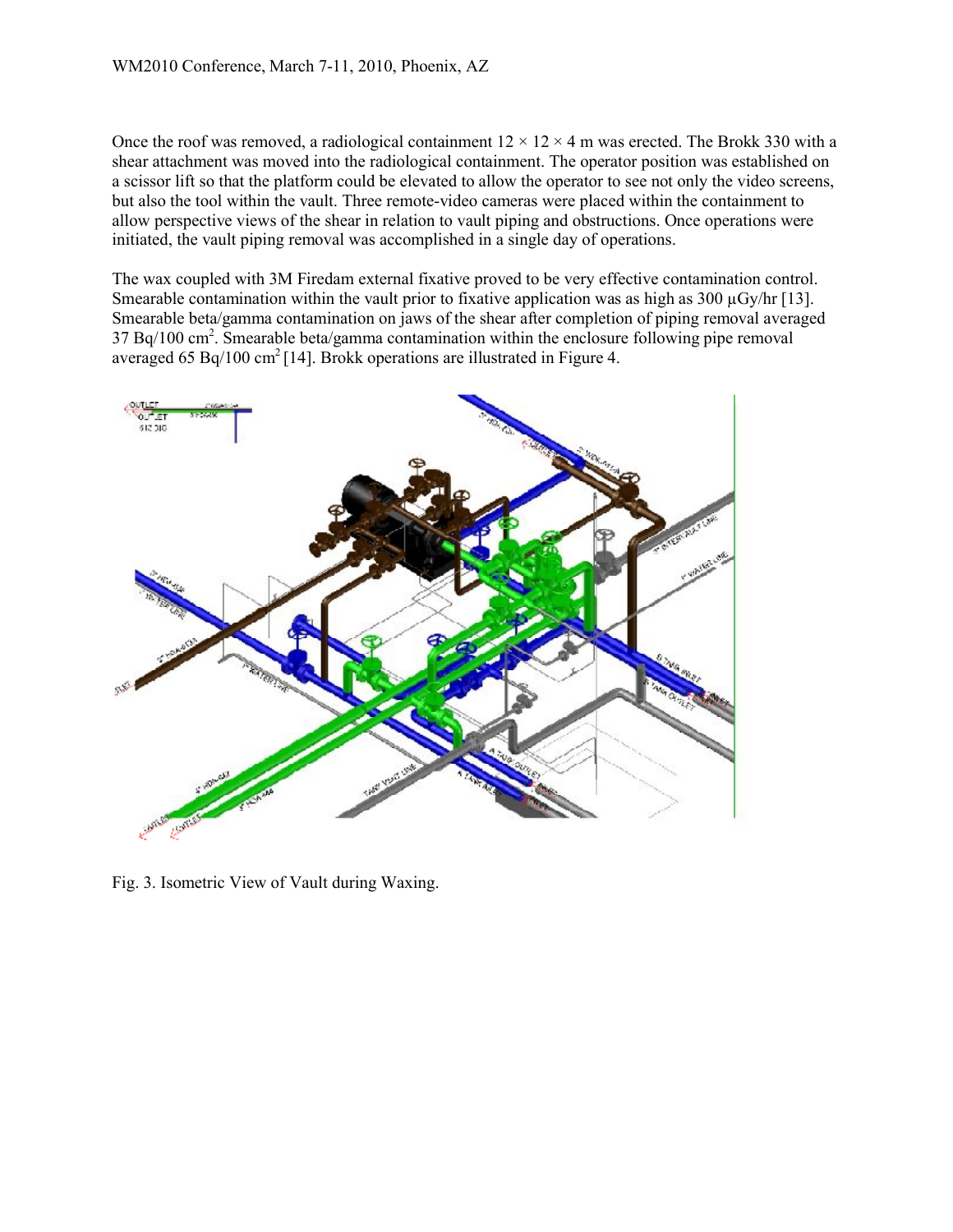

Fig. 4. Brokk 330 Demolition Robot in Operation at the TRA-613A Vault.

# **BURIED DURIRON PIPING DEPLOYMENT**

Work has begun on removal of the hottest piping, the Duriron drain piping from a hot cell facility to the TRA-630 vault. This piping is currently slated for removal in spring 2010. Approximately 30 m of this Duriron piping has been successfully waxed. Unlike the vault scenario, in which the ambient temperature was elevated to 60°C, the buried piping was unheated. Integrated mockup testing and engineering calculations had shown that the heat capacity of the wax was such that the wax could be heated to approximately 204°C and injected directly into 12°C piping buried 2–3 m below ground surface. The wax was successfully placed from one end of the piping to the other, demonstrating the ability of performing cold pours for reasonable sections of piping.

#### **PATH FORWARD**

Given the successful completion of removal of piping from the TRA-613A vault, the project will complete removal of buried Duriron piping and piping from the TRA-613B and TRA-630 vaults using techniques similar to those demonstrated on the TRA-613A vault.

Drying and waxing of the TRA-613B vault is in process as of November 2009. The TRA-630 vault will be dried and waxed in December 2009. Piping removal operations will commence shortly after waxing and drying.

The operational difficulty of leaking wax from damaged portions of piping or old and damaged flange gaskets has been solved via additional mockup testing, in which external fixative applied to the flanges is capable of sealing the flanges and stopping leakage. This solution will be implemented for waxing of the TRA-613B and TRA-630 vaults.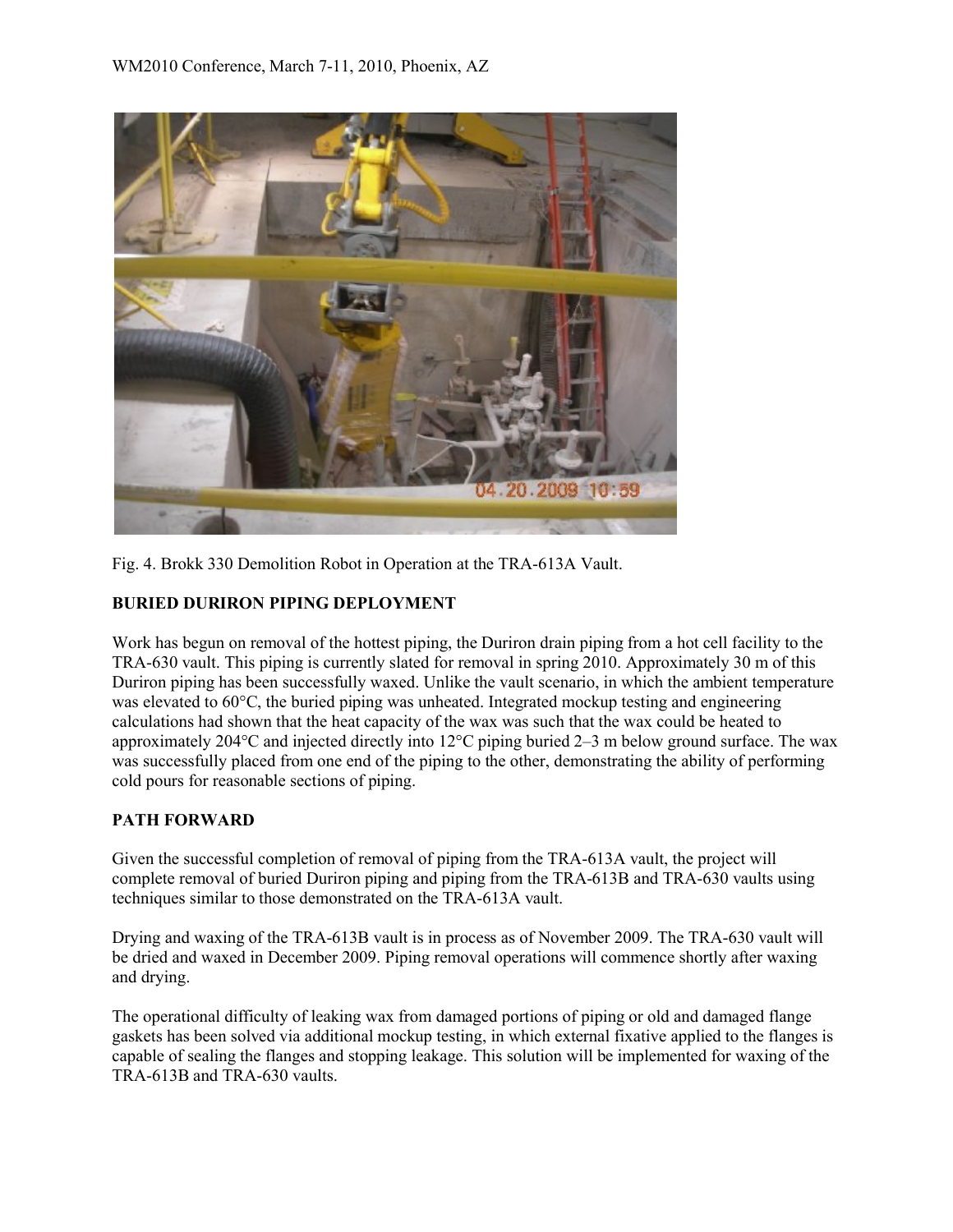## **CONCLUSIONS**

It is imperative for any complicated cleanup in a radiological environment to perform adequate characterization. Many legacy facilities are not constructed so as to allow access for characterization. Buried piping, in particular, can prove troublesome. The project overcame these challenges using remote-video cameras, which were used inside tanks, vaults, and pushed into pipe runs. Piping internal radiological assessments were conducted using AMP-50 or AMP-100 GM rate meters pushed into piping using a fiberglass push rod. External characterization of buried pipe was completed by digging potholes to find and survey piping.

Use of wax fixative has proven highly effective as an internal fixative when dealing with easily dispersed radioactive components such as europium isotopes. The wax's permeative ability ensures that occluded pipes are completely fixed prior to cutting. The significant challenge of employing wax as a fixative is the necessity that the pipe be free of liquids, which could pool in low places and cause the low-density wax to float over those areas. This challenge was overcome by drying pipes prior to inserting the wax. Pipe drying was primarily accomplished by drawing air through the piping, with heating, if possible. While the heating of the vaults ensured that the wax stayed molten during insertion, it was also discovered that due to a relatively high heat capacity, the wax can be successfully used in direct-buried applications with no ambient or pipe heating. A section of 10-cm direct-buried Duriron pipe was successfully waxed without heating the pipe, just by placing the pre-heated wax.

The Brokk 330 demolition robot was successfully used to remove piping, pumps, valves, and miscellaneous scrap metal from the TRA-613A vault. The shear attachment proved to be the most useful of the end effectors used by the project. The shear was capable of easily sizing the 5- and 8-cm piping contained within the vault and could also be used to grasp and retrieve cut segments of piping.

The integrated technical solutions identified for the TRA-630 CTS and TRA-004 Hot Waste Storage Tank System have to date proven highly effective. The hot deployment at the TRA-613A vault has shown that the tank system components can be removed while limiting spread of contamination and ensuring worker dose is kept as low as reasonably achievable. Deployment on the more highly radioactive TRA-613B and TRA-630 vaults is ongoing and should be complete in 2010.

#### **REFERENCES**

- 1. NRTS, Publication Brochure: "Materials Testing Reactor" National Reactor Testing Station (undated).
- 2. NRTS, Publication Brochure: "Engineering Test Reactor," National Reactor Testing Station (undated).
- 3. B. R. Monson, State of Idaho Department of Environmental Quality, to D. N. Rasch, U.S. Department of Energy Idaho Operations Office, Enclosure: "Consent Order," Idaho Code Section 39-4413 (June 14, 2000).
- 4. 42 USC 6901 et seq., 1976, "Resource Conservation and Recovery Act of 1976," as amended.
- 5. DOE-ID, "HWMA/RCRA Tank System Closure Plan for the Test Reactor Area Catch Tank System (TRA-630) Voluntary Consent Order Action Plan VCO-5.8.d," DOE/ID-10823, Rev. 3, U.S. Department of Energy Idaho Operations Office, Idaho Falls, Idaho (March 2005).
- 6. 100700, INL Reference Drawing, "Effluent Control Area 13 Structural Catch Tank Pit and Pump Room Plans Sections and Details," 3150-813-1, Rev. 0, Idaho National Laboratory (December 1950).
- 7. 011474, INL Reference Drawing, "MTR-630 Space Occupancy Floor Plan," Idaho National Laboratory (September 1967).